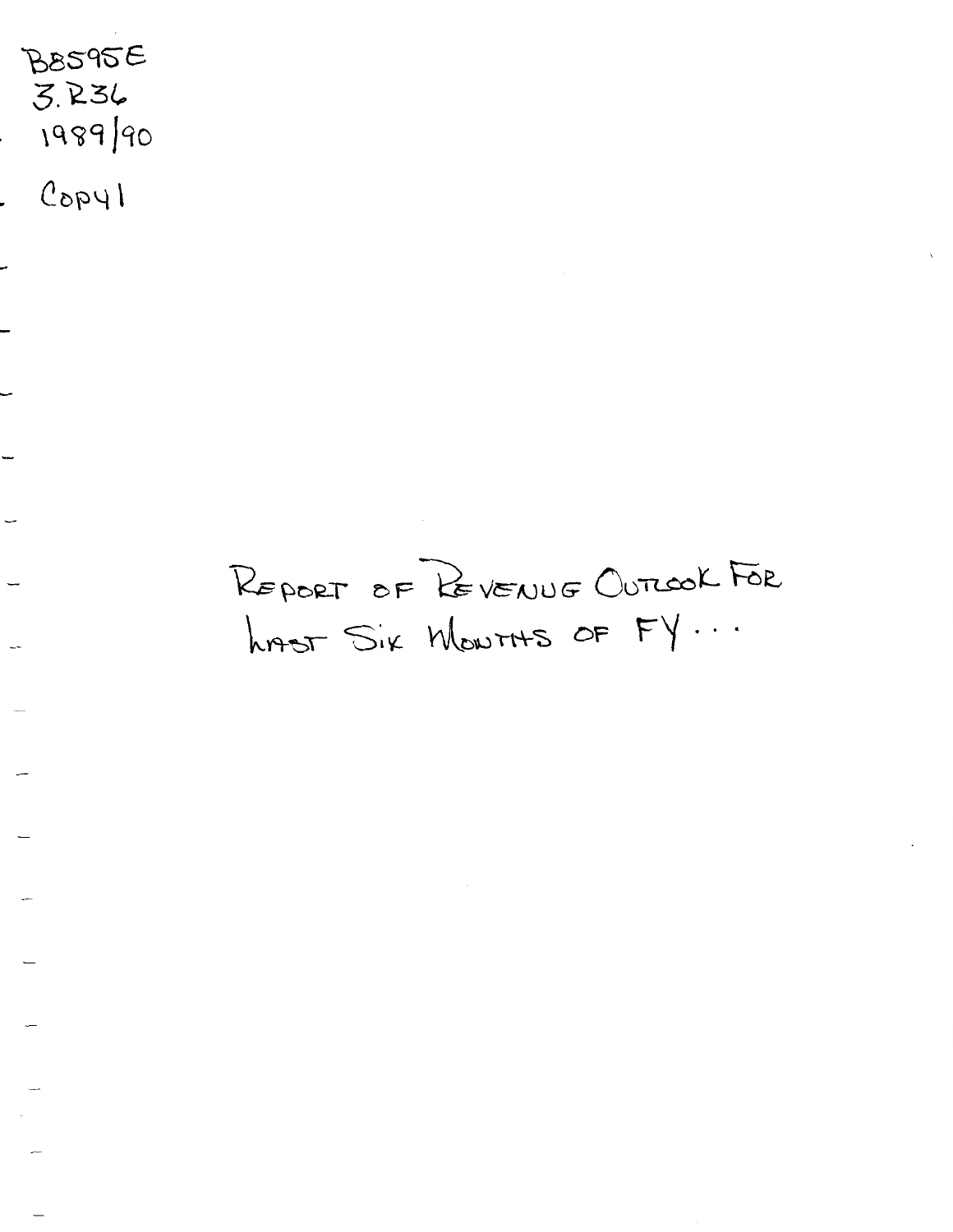/)gs?s£  $3.136$ *;?8i/lt;*   $C_{PP}$ 



S. C. Sintr. Indian FEB 2 2 1989 **STATE DUCCHERTS** 

# STATE OF SOUTH CAROLINA BOARD OF ECONOMIC ADVISORS

Walter A. Pettiss, Chairman Andrew J. Crane Thomas E. Snider, Ph.D. S. Hunter Howard, Jr., Ex officio Barbara A. Feinn, Ph.D., Executive Director Edgar A. Brown Building Suite 535 1 205 Pendleton Street Columbia, S. C. 29201 803/734-1510

To: South Carolina Budget and Control Board Subject: Report of Revenue Outlook for Last Six Months of FY 1989-90

The Board of Economic Advisors is required by Section 11-9-880 of the 1976 South Carolina Code of Laws to provide a synopsis of the revenue outlook for the last six months of the fiscal year on December 31st of each year. The synopsis for December 31. 1989 is provided herein with supporting tables.

As the 86th month of economic expansion begins in January. the outlook for the next six months seems likely to follow the pattern that had been anticipated. Guided by the fine tuning that has been the trademark of the Greenspan chairmanship. the Federal Reserve appears to have been successful in keeping the economy from overheating and from experiencing a hard landing. The prospect as viewed by most mainstream economists is for a continuation of the expansion after a close escape from a recession. Real growth is expected to be moderate at 1.5% with inflation in the 4.5% range. The unemployment rate is forecast at or near 5.5%.

As was anticipated even before Hugo, the South Carolina economy showed signs of slowing, matching the trend of the national economy. From indicators such as employment growth and the unemployment rate, the stronger performance of the South Carolina economy was beginning to moderate and to converge with that of the national economy. As an example.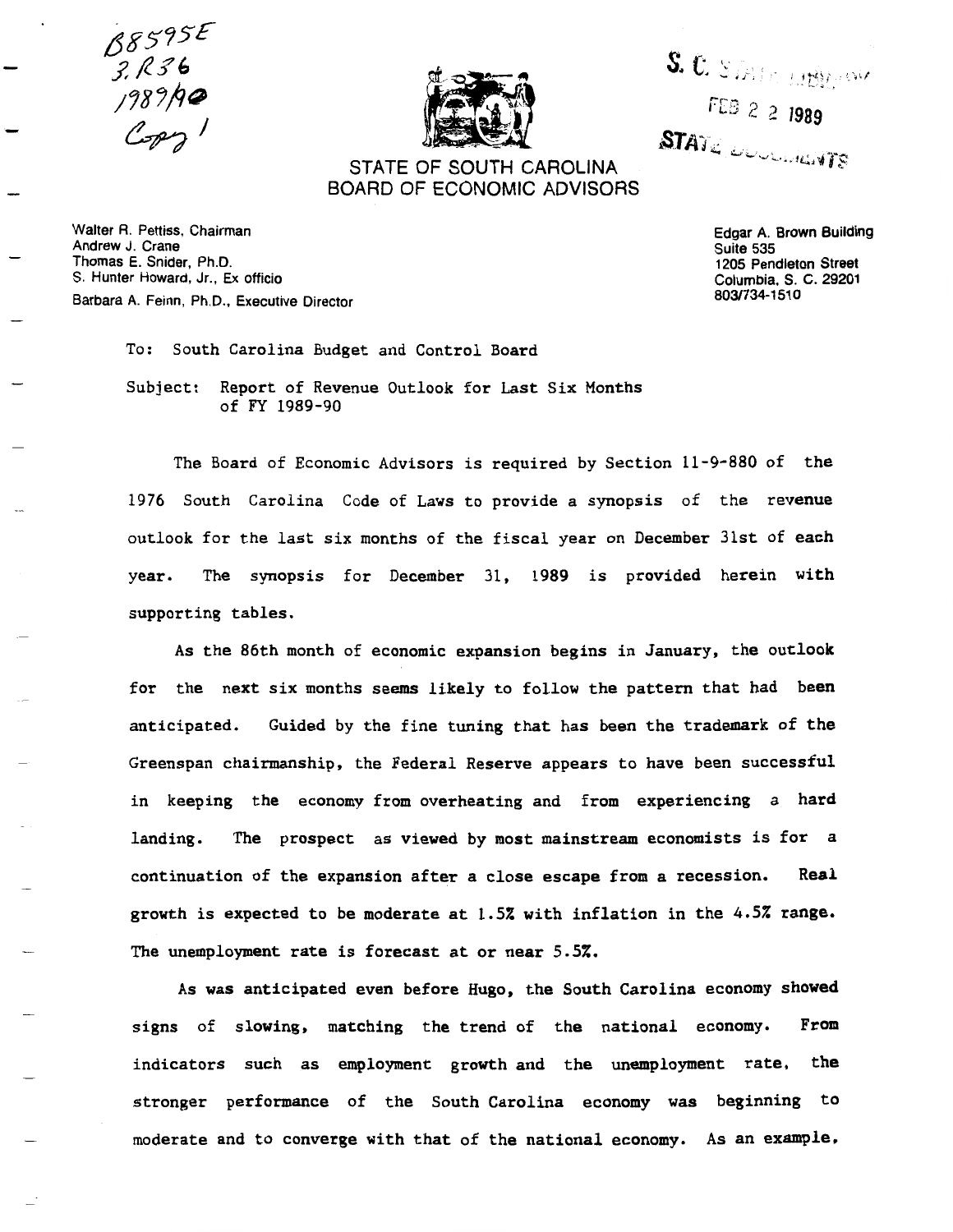the unemployment rate in South Carolina in June was at 4.6% compared to that in the U.S. at 5.3%. By September, the unemployment rate in South Carolina measured prior to Hugo reached 5.2% with that in the U.S. remaining at 5.3%.

Following Hugo, it was anticipated that monthly patterns might be deceptive. This has already been confirmed by the erratic readings of the economy as reflected in the revenues of the last few months. The revenue results released earlier this month show an economy overcoming the destabilizing effects of Hugo and making progress in getting back on track, all the while in an environment superimposed on it by a national economy approaching a soft landing, if not actually touching down.

It does appear that the shock effects of Hugo are about over and the positive effects will become clearer by Spring. At that time, revenues should resume the pattern that had been anticipated prior to Hugo. The positive effects may be somewhat tempered by coinciding with the refund period.

It is the intention of the Board of Economic Advisors to review the data as it is released within this context. Given the great disruptions Hugo caused in many areas of South Carolina, it is encouraging that the forecast made immediately after Hugo seems to be materializing.

On February 15, with two more months of data and a closer indication of the national economy in the first quarter and the strength of the recovery from Hugo evaluated, an assessment of revenues for the remainder of the fiscal year in relation to the estimate will be made. Until that time, the Board of Economic Advisors sees no basis for change in the estimate of \$3355 million for Fiscal Year 1989-90.

Board of Economic Advisors

#### W.R.P.

December 31, 1989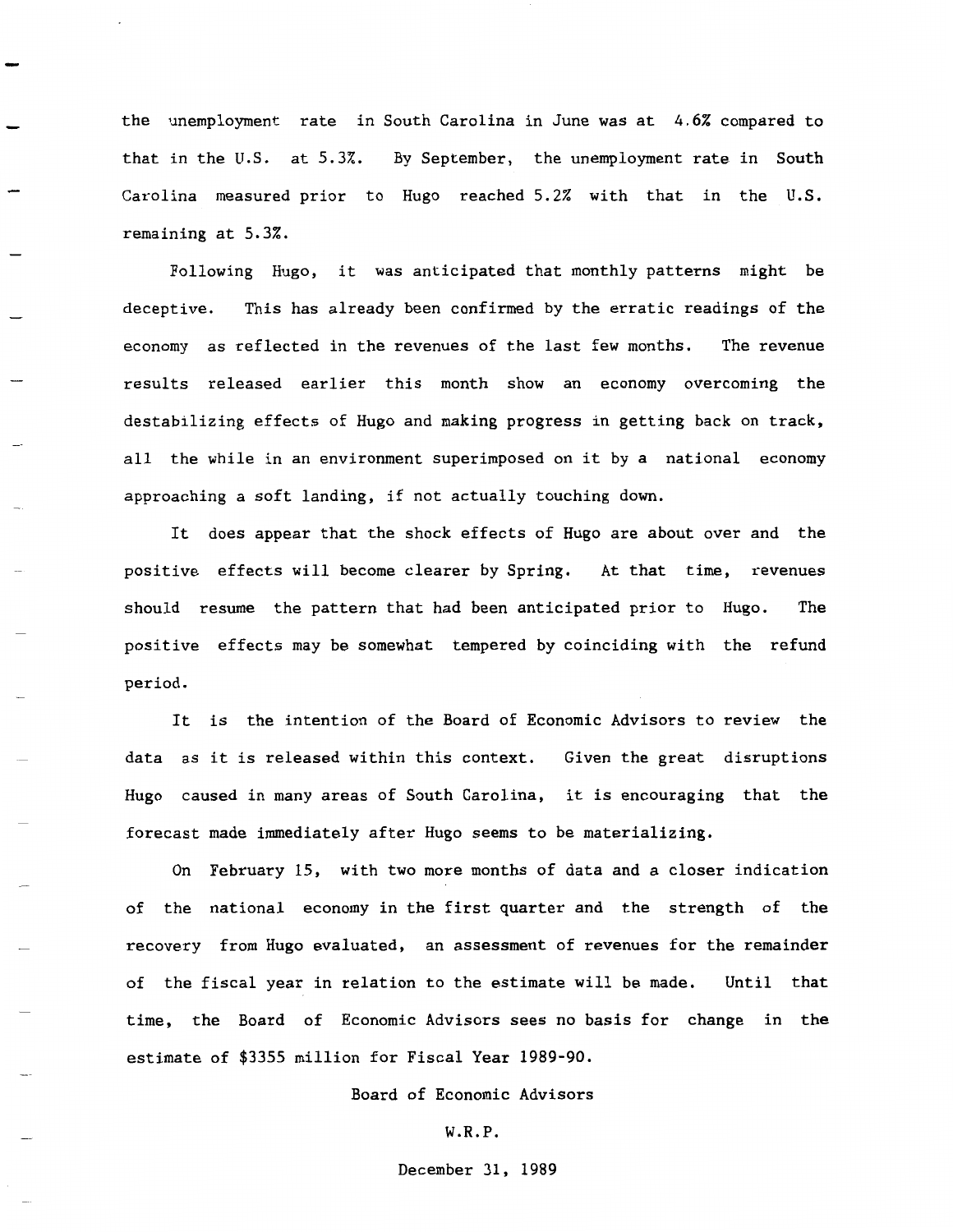# TABLE I

# GENERAL FUND REVENUES Forecast FY 1989-90 and FY 1990-91 (In Millions of Dollars)

|                                                                                                                                           | <b>ACTUAL</b> | <b>ESTIMATE</b><br>FY 1988-89 FY 1989-90 FY 1990-91        | <b>ESTIMATE</b>    |
|-------------------------------------------------------------------------------------------------------------------------------------------|---------------|------------------------------------------------------------|--------------------|
| TOTAL GENERAL FUND (1)                                                                                                                    |               | 3142.5 3355.0 3538.5                                       |                    |
| Total Regular Sources (1)                                                                                                                 |               | 3098.0 3314.0                                              | 3494.5             |
| Sales Tax $(1)$                                                                                                                           |               | 1085.6 1128.1                                              | 1187.0             |
| Individual Income Tax                                                                                                                     |               | 1248.1 1390.8                                              | 1485.1             |
| Corporation Income Tax                                                                                                                    | 211.2         | 222.0                                                      | 237.4              |
| All Other                                                                                                                                 |               | 553.1 573.1                                                | 585.0              |
| Miscellaneous Sources                                                                                                                     |               | 44.5 41.0                                                  | 44.0               |
| Education Improvement Fund<br>Interest on Education Improvement Fund 1.771 1.900 1.900<br>TOTAL<br>-------------------------------------- |               | $272.318$ $282.025*$ $296.750*$<br>274.089 283.925 298.650 |                    |
|                                                                                                                                           |               |                                                            |                    |
|                                                                                                                                           |               |                                                            | RATES OF CHANGE ** |
| TOTAL GENERAL FUND                                                                                                                        |               | 6.8%                                                       | 5.5%               |
| Total Regular Sources                                                                                                                     |               | 7.0                                                        | 5.4                |
| Sales Tax                                                                                                                                 |               | 3.9                                                        | 5.2                |
| Individual Income Tax                                                                                                                     |               | 11.4                                                       | 6.8                |
| Corporation Income Tax                                                                                                                    |               | 5.1                                                        | 6.9                |
| All Other                                                                                                                                 |               | 3.6                                                        | 2.1                |
| Miscellaneous Sources                                                                                                                     |               | $-7.8$                                                     | 7.3                |
| Education Improvement Fund<br>Interest on Education Improvement Fund<br><b>TOTAL</b>                                                      |               | 3.6<br>7.3<br>3.6                                          | 5.2<br>5.2         |

(1) Net of Education Improvement Fund. \* One-fifth of total sales tax.

\*\* Percent change based on unrounded figures.

Board of Economic Advisors November 1, 1989

 $\overline{\phantom{0}}$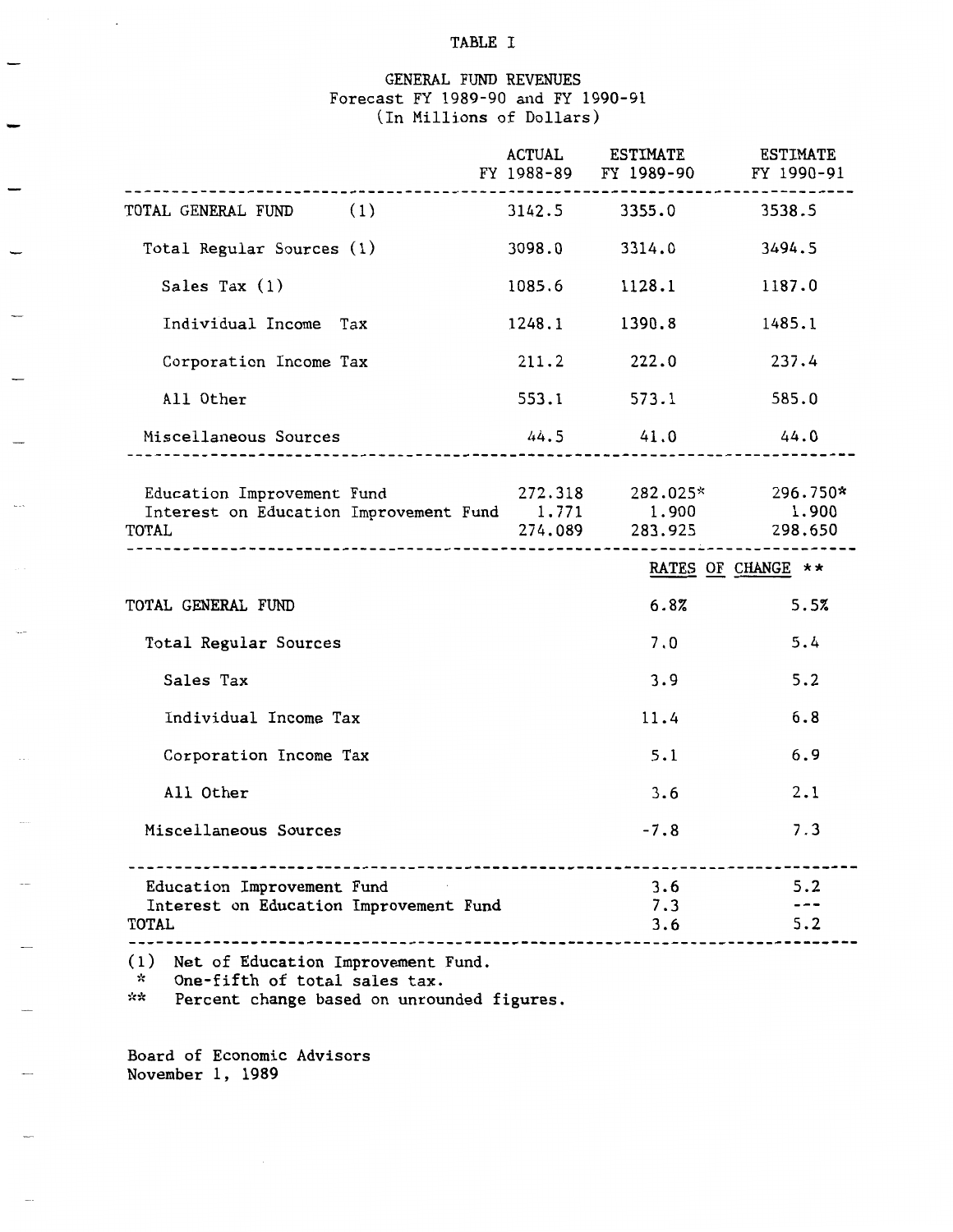# TABLE II

# REVIEW OF GENERAL FUND REVENUE COLLECTIONS AND STATE INCOME GROWTH

| <b>FISCAL</b><br><b>YEARS</b> |                | PERSONAL INCOME<br>AT ANNUAL RATES<br>(MILLIONS OF \$) | PERCENT<br><b>CHANGE</b><br>PRIOR<br>YEAR<br>QUARTER | <b>CUMULATIVE</b><br>GENERAL FUND<br><b>REVENUE</b><br>(MILLIONS OF \$) | PERCENT<br><b>CHANGE</b><br>PRIOR<br><b>YEAR</b><br><b>QUARTER</b> | RATIO OF REVENUE<br>GROWTH TO<br>INCOME GROWTH |
|-------------------------------|----------------|--------------------------------------------------------|------------------------------------------------------|-------------------------------------------------------------------------|--------------------------------------------------------------------|------------------------------------------------|
|                               |                |                                                        |                                                      |                                                                         |                                                                    |                                                |
| 1986-87                       |                |                                                        |                                                      |                                                                         |                                                                    |                                                |
| 1986:                         | 3              | 38,505                                                 | 7.18                                                 | 665.543                                                                 | 5.42                                                               | .755                                           |
|                               | 4              | 39,203                                                 | 6.93                                                 | 1,364.079                                                               | 8.73                                                               | 1.260                                          |
| 1987:                         | $\mathbf{1}$   | 40,076                                                 | 6.60                                                 | 1,990.810                                                               | 8.02                                                               | 1.215                                          |
|                               | $\overline{2}$ | 40,861                                                 | 7.46                                                 | 2,692.754                                                               | 7.31                                                               | .980                                           |
| 1987-88                       |                |                                                        |                                                      |                                                                         |                                                                    |                                                |
| 1987:                         | 3              | 41,635                                                 | 8.13                                                 | 726.531                                                                 | 9.16                                                               | 1.127                                          |
|                               | 4              | 42,914                                                 | 9.47                                                 | 1,472.082                                                               | 7.92                                                               | 0.836                                          |
| 1988:                         | $\,1$          | 43,252                                                 | 7.93                                                 | 2,127.654                                                               | 6.87                                                               | 0.866                                          |
|                               | $\overline{2}$ | 44,474                                                 | 8.84                                                 | 2,938.379                                                               | 9.12                                                               | 1.032                                          |
| 1988-89                       |                |                                                        |                                                      |                                                                         |                                                                    |                                                |
| 1988:                         | 3              | 45,304                                                 | 8.81                                                 | 781.428                                                                 | 8.11                                                               | 0.921                                          |
|                               | 4              | 46,389                                                 | 8.10                                                 | 1,561.795                                                               | 6.09                                                               | 0.752                                          |
| 1989:                         | 1              | 47,897                                                 | 10.74                                                | 2,290.089                                                               | 7.63                                                               | 0.710                                          |
|                               | $\overline{2}$ | 48,936                                                 | 10.03                                                | 3,142.455                                                               | 6.95                                                               | 0.693                                          |
| 1989-90                       |                |                                                        |                                                      |                                                                         |                                                                    |                                                |
| 1989:                         | 3              | ☆<br>49,156                                            | 8.50                                                 | 785.029                                                                 | 0.46                                                               | 0.054                                          |
|                               | 4              | ×.<br>50,004                                           | 7.80                                                 | 1,648.400<br>$\mathcal{R}$                                              | 5.55                                                               | 0.712                                          |
| 1990:                         | $\mathbf{1}$   | $\boldsymbol{\mathcal{R}}$<br>50,683                   | 5.80                                                 | ☆<br>2,422.900                                                          | 5.80                                                               | 1.000                                          |
|                               | 2              | ×.<br>51,875                                           | 6.00                                                 | $\boldsymbol{\mathbf{x}}$<br>3,355.000                                  | 6.76                                                               | 1.127                                          |

\*: Forecasts, Board of Economic Advisors, November 1, 1989.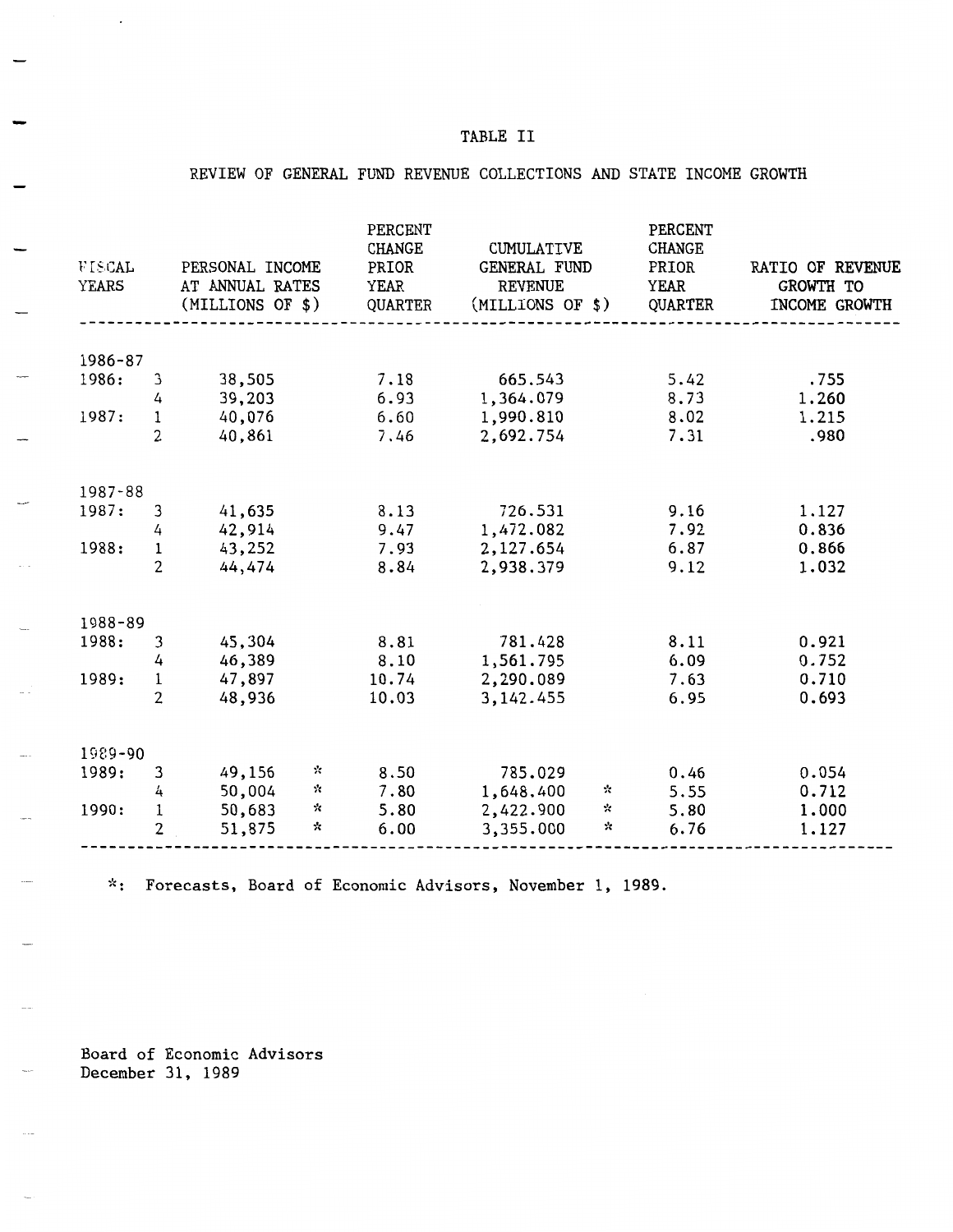## REVENUE FORECASTING PROCEDURES BOARD OF ECONOMIC ADVISORS FISCAl YEARS 1990 AND 1991

The procedures and methodology of the Board of Economic Advisors in the preparation of the Revenue Outlook for Fiscal Years 1989-90 and 1990-91 as of December 31, 1989 and January 1, 1990 involved three major stages beginning with preparation of the November 1, 1989 First Official Forecast for FY 1990-91: 1) providing the economic background and setting at the national and State levels for reporting on the revenue outlook; 2) interpreting recent and historical revenue relationships; and 3) evaluating the economic impact of Hurricane Hugo on income and revenues.

The Board members consulted as in the past with experts and professional economists for economic intelligence gathering. A special meeting of the Board of Economic Advisors on October 4, 1989 brought together Board members, in~State economists and South Carolina members of the National Advisory Council. The purpose of the meeting was to discuss the effects of Hurricane Hugo on the State's economy and revenues for this fiscal year and next and to determine the impact on the revenue estimates due November 1.

A regularly scheduled meeting was held on October 26, 1989 in Columbia with the National Advisory Council to the Board of Economic Advisors. Present at the meeting were: Dan M. Bechter, Ph.D., Vice President, Federal Reserve Bank of Richmond, representing Advisory Council member J. Alfred Broaddus, Jr., Ph.D., Senior Vice President and Director of Research, Federal Reserve Bank of Richmond; Ben E. Laden, Ph.D., President, BEL Associates; James A. Morris, Ph.D., Distinguished Professor of Economics Emeritus, University of South Carolina; Ronald P. Wilder, Ph.D., Chairman, Department of Econmics, University of South Carolina; David A. Wyss, Ph.D., Senior Vice President and Chief Financial<br>Economist, Data Resources, Inc.; and Bruce Yandle, Ph.D., Alumni Data Resources, Inc.; and Bruce Yandle, Ph.D., Alumni Professor of Economics, Clemson University. Bruce L. Williams, formerly Corporate Economist, southern Bell Telephone Company, and currently Manager, Statistics and Econometrics, BellSouth Services, resigned from the Advisory Council effective August 31, 1989, following a reassignment in an area other than forecasting. Bethel Minter, First Vice President and Economist, sun Trust, Atlanta, Georgia, and John L. Harris, Ph.D., Director of Economic and Energy Forecasting, Carolina Power and Light Company, Raleigh, North Carolina, also participated in the meeting.

The resources of the national forecasting groups by which the SCOPE model, when operative, and other forecasts are driven, Data Resources, Inc., Evans Economics, Inc., and WEFA, Inc., were available weekly and monthly to Board members and staff. Materials from a variety of sources--international, national and State publications--were also made available to Board members and staff. In addition, there was Board interaction by the Chairman and the Executive Director with numerous outstanding national economists at the 31st Annual Meeting of the National Association of Business Economists held September 24-27, 1989 in San Francisco, California and BEA staff representation at the 44th Annual FTA Conference on Revenue Estimating and Tax Research held October 22-25, 1989 in Orlando, Florida.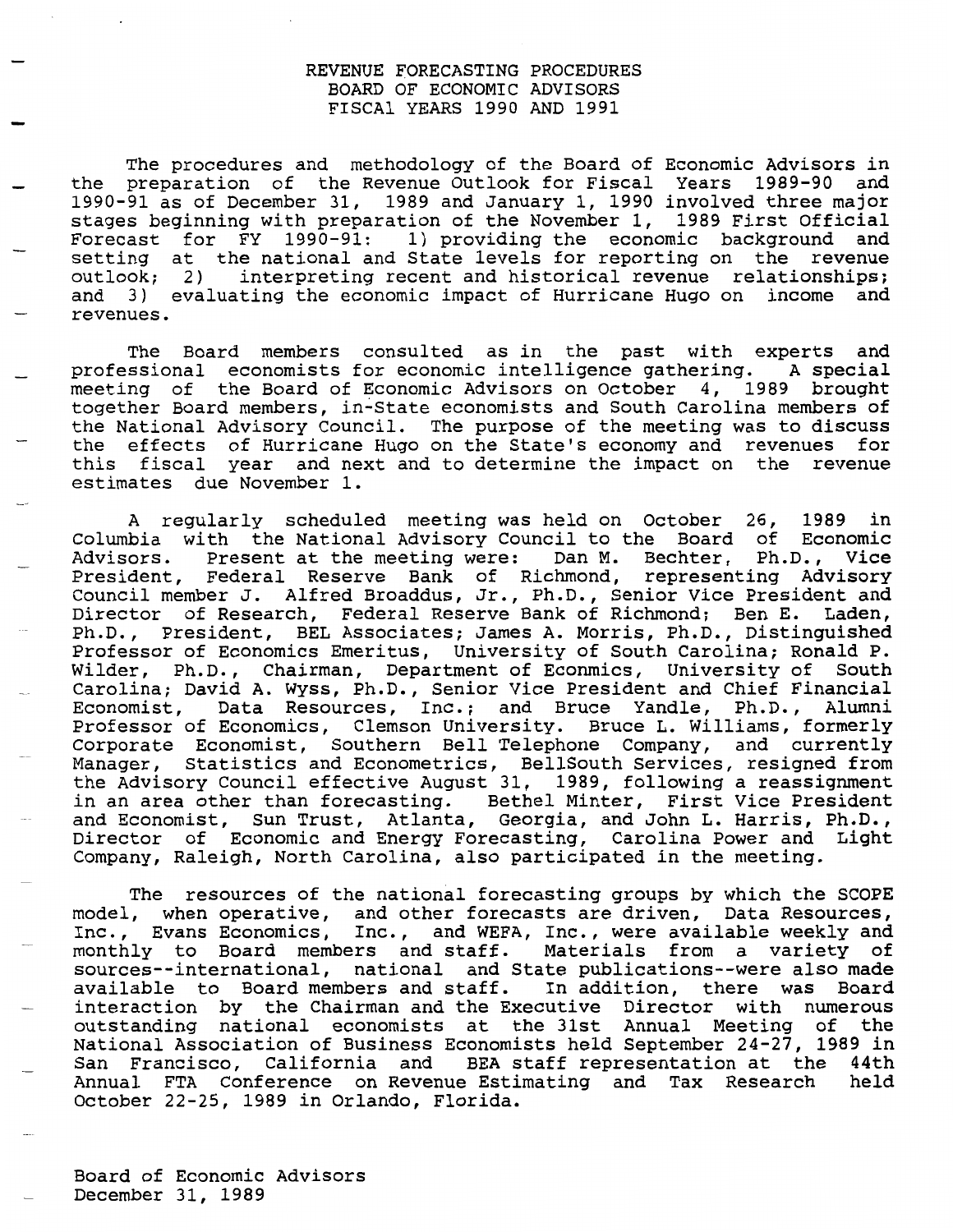#### BRIEF OVERVIEW OF THE SCOPE MODEL

The SCOPE (South Carolina Operations Planning and Evaluation) Model was initiated in 1972 in the Office of Chief Economist (originally in the Governor's office). It was designed and operated as a policy and It was designed and operated as a policy and forecasting tool for top level executive, legislative and management decision making. SCOPE is an econometric model designed to reflect the South Carolina economy and to forecast the performance of major economic variables in the State, particularly tax revenues, employment and income. The model is based on a framework of economic activity in the State relative to national economic activity with approximately 85 exogenous national variables provided by leading national forecasting services such as Data Resources, Inc., the WEFA Group, and Evans Economics, Inc.

The SCOPE core model consists of 63 equations, of which 55 are<br>astic\* and eight are identities. SCOPE attempts to reflect the stochastic\* and eight are identities. SCOPE attempts to reflect diversity of the South carolina economy by including 20 industrial sectors of manufacturing and nonmanufacturing employment, and a series of equations for wages, personal income, unemployment, taxable sales and State tax revenue.

#### Durable Manufacturing Employment

The durable manufacturing employment block consists of six stochastic equations for the major industries in the State as reported by the South carolina Employment Security Commission. The employment equations for each separate industry are expressed as a function of a national consumption expenditure index appropriate for that particular industry, a national industrial production index corresponding to that industry and the national level of employment in that industry. The durable employment forecasts include the following industries: Lumber and Products, Stone, Clay and Glass, Fabricated Metal Products, Electrical and Nonelectrical Machinery, and Other Durables which includes Furniture and Fixtures, Instruments and Related Products.

#### Nondurable Manufacturing Employment

The nondurable manufacturing employment block consists of seven stochastic equations for the major nondurable industries in the State. Like the durable block, the employment equation for each industry is expressed as a function of a national consumption index appropriate for that particular industry, a national industrial production index for-that particular industry and the national level of employment in that industry. Employment forecasts are available for each of the following nondurable industries: Food and Kindred Products. Textile Mill Products. Apparel. Food and Kindred Products, Textile Mill Products, Apparel, Paper, Printing and Publishing, Chemicals, and Other Nondurables, such as Rubber and Miscellaneous Plastics Products.

\* Stochastic is defined as a type of modeling for time series analysis explaining future probability from historical experience.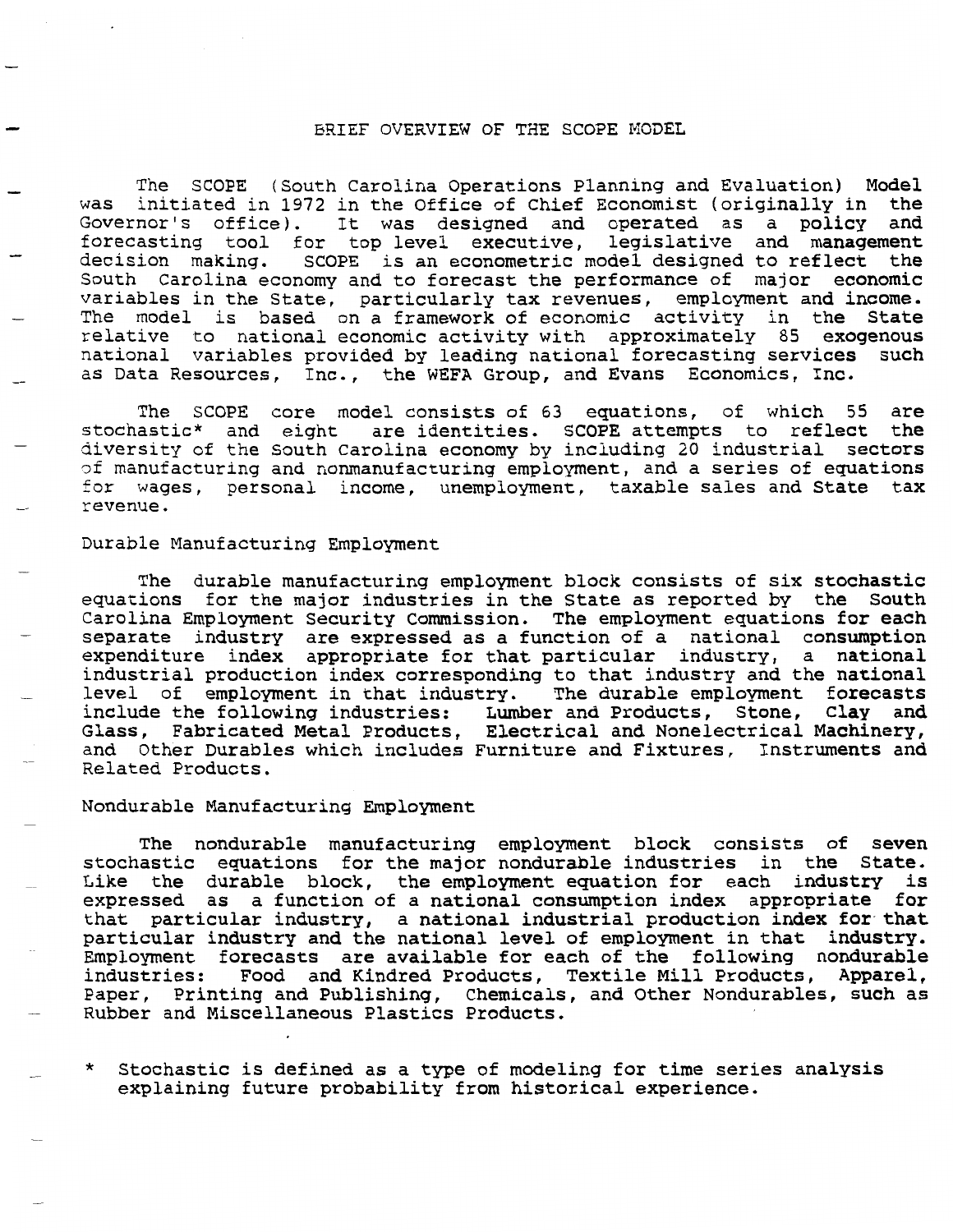### Nonmanufacturing Employment

The nonmanufacturing employment block is disaggregated into seven stochastic equations: construction, Transportation and Public Utilities, Services, Trade, Finance-Insurance-Real Estate, State and Local Government, and Federal Government. Employment growth in these industries is specified as functions of State population, national employment in these industries and national consumption indices.

#### Personal Income

The personal income block is composed of 11 equations, one equation for the unemployment rate, and ten additional equations for each of the ten major components of personal income as published by the Bureau of Economic<br>Analysis, Department of Commerce. These equations are specified as Analysis, Department of Commerce. functions of their respective national and State income and employment<br>variables. In addition, equations are estimated for wage and salary In addition, equations are estimated for wage and salary disbursements for all major industries and are specified as functions of national wage trends and State employment levels.

#### Revenues

The revenue section of the model emphasizes four major stochastic Regular Revenue Sources equations: 1) South carolina corporate income tax, 2) South Carolina individual income taxes, 3) South Carolina retail sales tax, and 4) all other taxes. These equations are individually specified as<br>functions of aggregate employment and income with their respective of aggregate employment and income with their respective coefficients and constants. In addition, there are two stochastic equations for taxable sales and refunds.

The model is currently undergoing major revisions to incorporate recently developed econometric techniques and to reflect significant<br>structural changes in the national and South Carolina economies. The core structural changes in the national and South Carolina economies. economic model is near completion and the reformulation of the revenue model is in progress.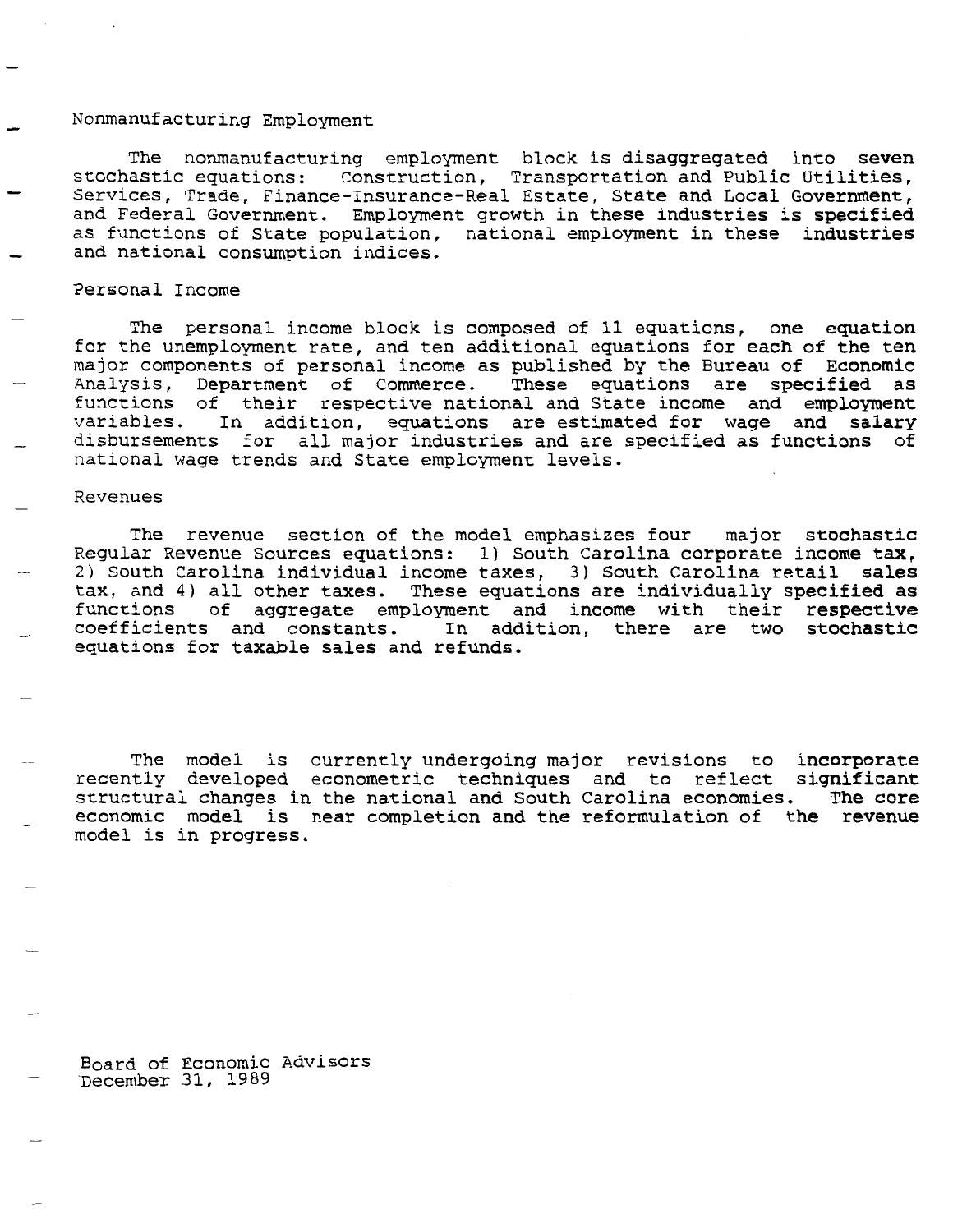# **SCOPE MODEL**

SOUTH CAROLINA OPERATIONS, PLANNING & EVALUATION MODEL

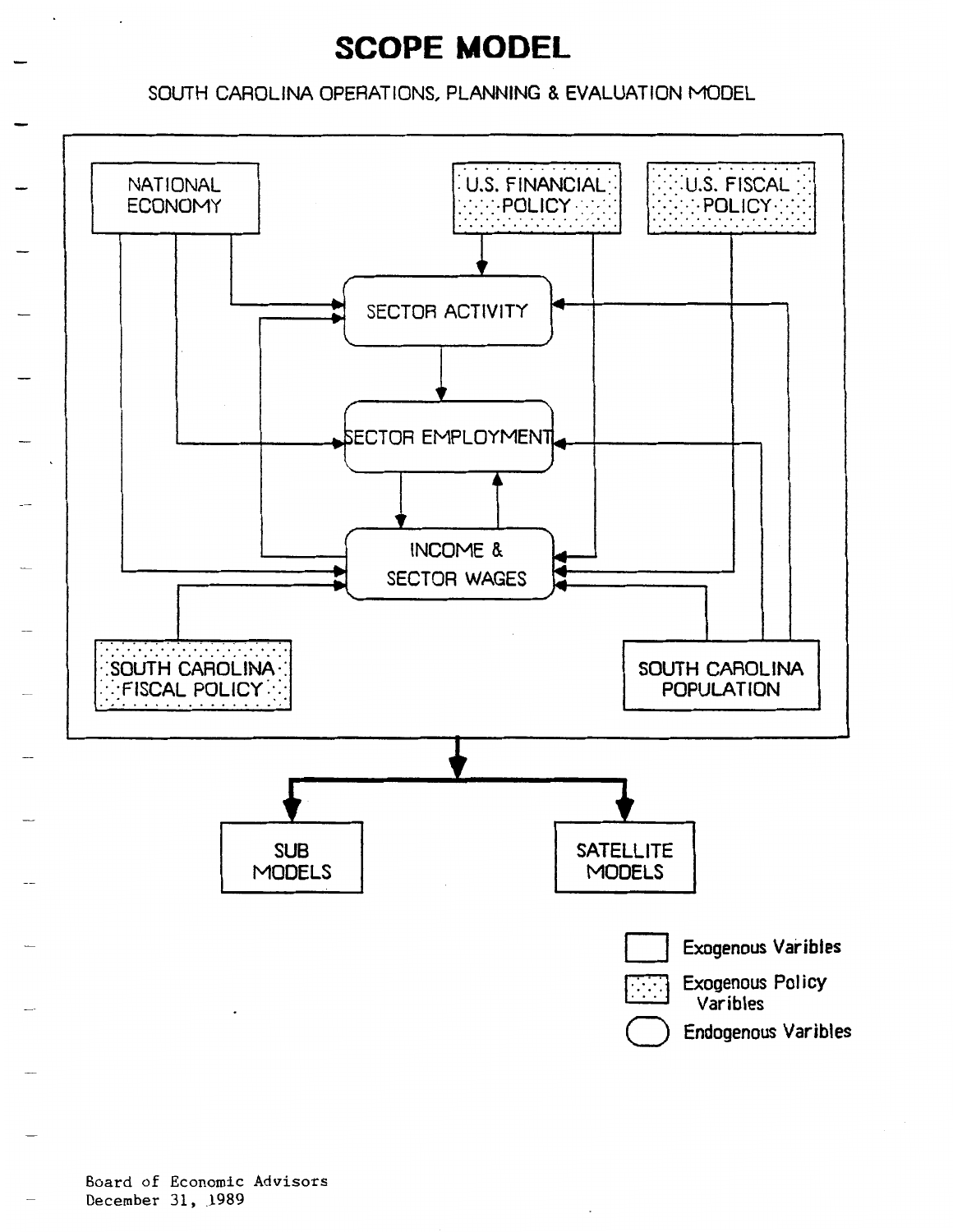

# STATE OF SOUTH CAROLINA BOARD OF ECONOMIC ADVISORS

Walter A. Pettiss, Chairman Andrew J. Crane Thomas E. Snider, Ph.D. S. Hunter Howard, Jr., Ex officio Barbara A. Feinn, Ph.D., Executive Director

Edgar A. Brown Building Suite 535 1205 Pendleton Street Columbia, S. C. 29201 803/734-151 0

#### REVENUE OUTLOOK - FY 1990-91

AS OF JANUARY 1, 1990

The Board of Economic Advisors is required by Section 11-9-880 of the 1976 South Carolina Code of Laws to consider adjustments to the official revenue forecast for the 1990-91 fiscal year on January l, 1990. It has done so. It determined that while forecasts for FY 1990-91 revenues stand largely on their own, they are also influenced by the level of anticipated collections of FY 1989-90. Therefore, no adjustment in the forecast of \$3538.5 million made on November l, 1989 is warranted until December and January revenue data are available, a clearer indication of the direction of the economy in the first quarter of 1990 emerges, and the extended implications of Hugo can be determined.

Board of Economic Advisors

W.R.P.

January 1, 1990